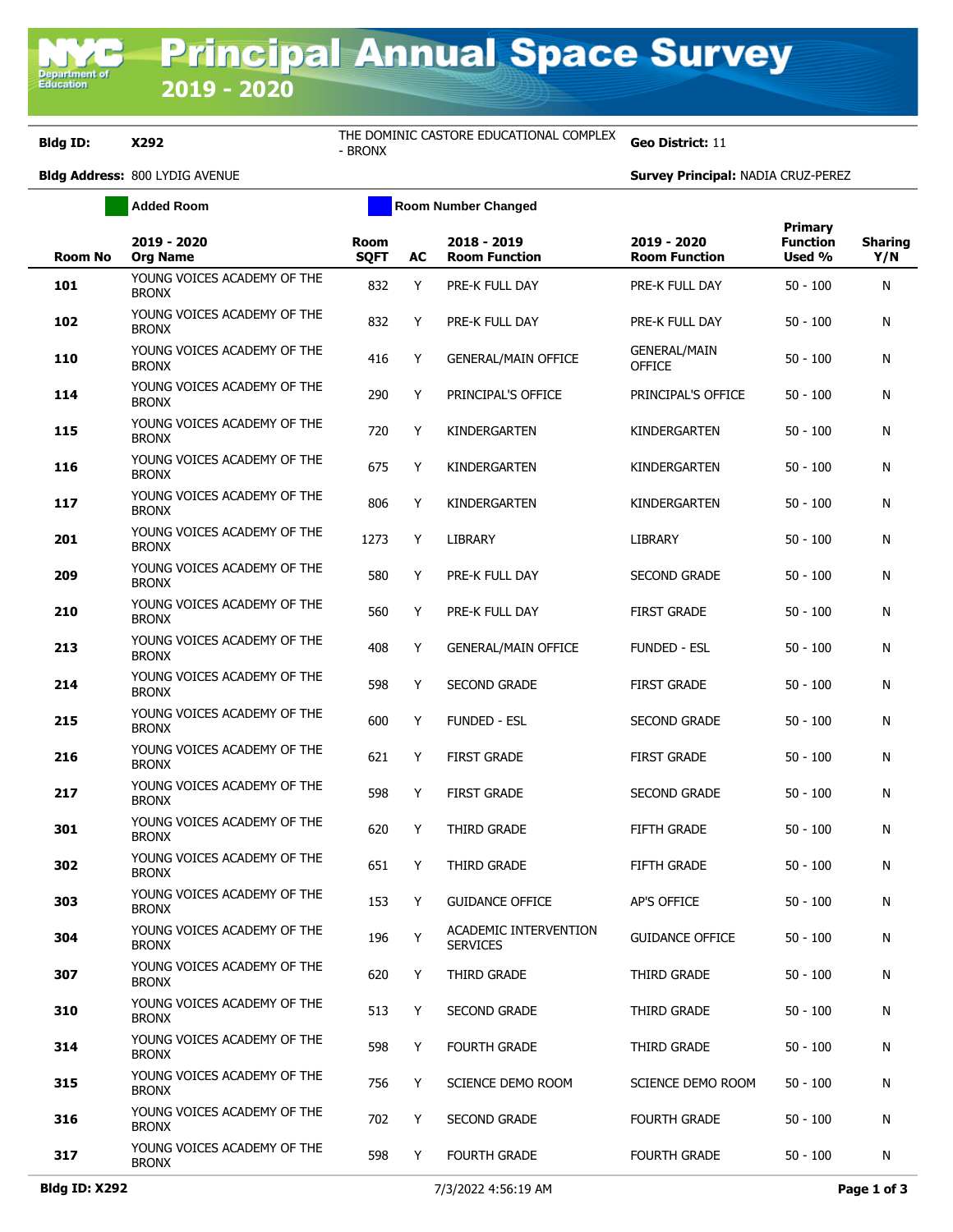**Bldg ID: X292** THE DOMINIC CASTORE EDUCATIONAL COMPLEX - BRONX **Geo District:**<sup>11</sup>

**Bldg Address:** 800 LYDIG AVENUE **Survey Principal:** NADIA CRUZ-PEREZ

|                | <b>Added Room</b>                                                                                                                                                                            | <b>Room Number Changed</b> |    |                                     |                                                           |                                             |                       |
|----------------|----------------------------------------------------------------------------------------------------------------------------------------------------------------------------------------------|----------------------------|----|-------------------------------------|-----------------------------------------------------------|---------------------------------------------|-----------------------|
| <b>Room No</b> | 2019 - 2020<br><b>Org Name</b>                                                                                                                                                               | <b>Room</b><br><b>SQFT</b> | AC | 2018 - 2019<br><b>Room Function</b> | 2019 - 2020<br><b>Room Function</b>                       | <b>Primary</b><br><b>Function</b><br>Used % | <b>Sharing</b><br>Y/N |
| 402            | YOUNG VOICES ACADEMY OF THE<br><b>BRONX</b>                                                                                                                                                  | 621                        | Y  | <b>MUSIC ROOM</b>                   | <b>MUSIC ROOM</b>                                         | $50 - 100$                                  | N                     |
| 403            | YOUNG VOICES ACADEMY OF THE<br><b>BRONX</b>                                                                                                                                                  | 315                        | Y  | STAFF DEVELOPMENT                   | <b>ACADEMIC</b><br><b>INTERVENTION</b><br><b>SERVICES</b> | $50 - 100$                                  | N                     |
| 405            | YOUNG VOICES ACADEMY OF THE<br><b>BRONX</b>                                                                                                                                                  | 224                        | Y  | NURSE/MEDICAL SUITE                 | NURSE/MEDICAL<br><b>SUITE</b>                             | $50 - 100$                                  | N                     |
| 407            | YOUNG VOICES ACADEMY OF THE<br><b>BRONX</b>                                                                                                                                                  | 493                        | Y  | SAVE/SUSPENSION ROOM                | <b>REGULAR CLASSROOM</b>                                  | $50 - 100$                                  | N                     |
| 415            | YOUNG VOICES ACADEMY OF THE<br><b>BRONX</b>                                                                                                                                                  | 2548                       | Y  | <b>GYMNASIUM</b>                    | <b>GYMNASIUM</b>                                          | $50 - 100$                                  | N                     |
| <b>B02</b>     | YOUNG VOICES ACADEMY OF THE<br><b>BRONX</b>                                                                                                                                                  | 240                        | Y  | <b>GENERAL BUILDING SUPPORT</b>     | <b>GENERAL BUILDING</b><br><b>SUPPORT</b>                 | $50 - 100$                                  | Ν                     |
| <b>B09</b>     | YOUNG VOICES ACADEMY OF THE<br><b>BRONX</b>                                                                                                                                                  | 357                        | Y  | <b>TEACHER'S CAFETERIA</b>          | <b>TEACHER'S</b><br><b>CAFETERIA</b>                      | $50 - 100$                                  | N                     |
| <b>B10</b>     | YOUNG VOICES ACADEMY OF THE<br><b>BRONX</b>                                                                                                                                                  | 494                        | Y  | SOCIAL WORKER/COUNSELOR             | <b>SOCIAL</b><br>WORKER/COUNSELOR                         | $50 - 100$                                  | Ν                     |
| <b>B11</b>     | YOUNG VOICES ACADEMY OF THE<br><b>BRONX</b>                                                                                                                                                  | 1989                       | Y  | STUDENT CAFETERIA                   | STUDENT CAFETERIA                                         | $50 - 100$                                  | N                     |
| <b>B12</b>     | YOUNG VOICES ACADEMY OF THE<br><b>BRONX</b>                                                                                                                                                  | 273                        | Y  | PARENT'S ROOM                       | PARENT'S ROOM                                             | $50 - 100$                                  | N                     |
|                | How many hallway bathrooms for students are there in your building?                                                                                                                          |                            |    |                                     |                                                           | 13                                          |                       |
|                | Are any of the student bathrooms being shared by multiple schools?                                                                                                                           |                            |    |                                     |                                                           | N                                           |                       |
|                | Are all the student bathrooms open throughout the day?                                                                                                                                       |                            |    |                                     |                                                           | Y                                           |                       |
|                | Please identify the number of non-instructional spaces, not reported above, being used for<br>instructional purposes, academic intervention services, or therapeutic or counseling services: |                            |    |                                     |                                                           |                                             |                       |
|                | Are any of those non-instructional spaces being shared?                                                                                                                                      |                            |    |                                     |                                                           | N                                           |                       |